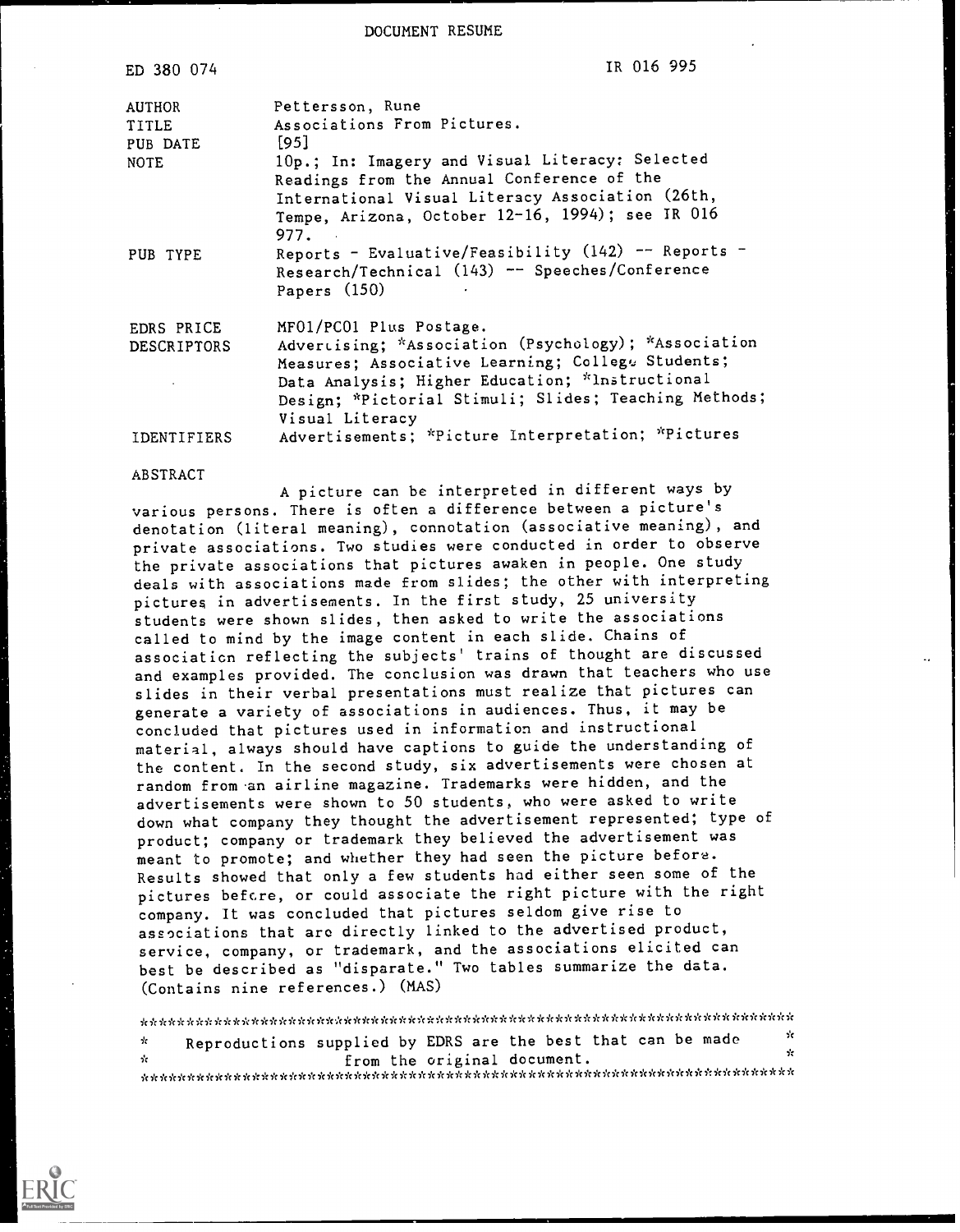# Associations from. Pictures

U.S. DEPARTMENT OF EDUCATION Office of Educations! Research and Improvement EDUCATIONAL RESOURCES INFORMATION CENTER (ERIC)

ED 380 074

 $1800095$ 

O This document has been reprOduced as recerved from the person or organization

originating it<br>D Minor changes nave been made to improve<br>reproduction quality

Points of view or opinions stated in this docu-<br>ment :do: not: necessailly: represent: official<br>QERI position or policy

In comparison to a written text, a visual contains an infinite amount of information (Pettersson, 1985). By selecting and utilizing different parts of the information in a picture on different occasions, we can experience completely new and different perceptions when we re-see a picture in new contexts. Like other languages, pictures consist of coded messages that are comprehensible in a given social context and in a given age. For example, we often find it difficult to interpret the messages in pictures from unfamiliar cultures and ages. "Modem art" puzzles its viewers who have not yet learned to decipher the new codes. The reader (viewer) always has greater freedom in interpreting a visual message than a verbal message.

Pictures convey multiple messages. Extraneous messages may compete with the messages the sender regards as significant and important. Thus, pictures always incorporate some ambiguity and numerous "correct" interpretations, although not always a picture's intended or anticipated interpretation. The way in which a picture is interpreted depends to a great extent on the reader's code in relation to the sender's code. Studies of intended vs. perceived image content give clear evidence that there are major differences between intended and perceived image content.

Rune Pettersson

"PERMISSION TO REPRODUCE THIS MATERIAL HAS BEEN GRANTED BY Alice Walker

TO THE EDUCATIONAL RESOURCES INFORMATION CENTER (ERIC)."

In recent studies, questionnaires completed by pupils and teachers show that there are many different purposes served by the pictures that are used in schools (Pettersson, 1990). Most of these pictures can be perceived as pedagogical or cognitive in purpose, as opposed to pictures that are used to entertain, or as decoration, or in advertising and marketing. In one study made at the secondary school level, eighty-two pupils questioned mentioned 391 purposes in all, while 40 teachers named 84 purposes. Many of the answers were similar, some were even synonymous or closely related to each other. By far the most common purposes of the pictures shown in school were named as: showing, explaining, making clear, illustrating, informing, summarizing, elucidating, and conveying information.

Thus, pictures can have many purposes. This makes as great a demand upon lecturers and teachers as it does upon listeners and readers. We should always be on the alert, ready to question what the author/photographer/artist/editor means with a picture, Why is the picture there? What is its function? What is the picture's denotation (i.e., primary meaning, basic meaning, main message)? What connotations (i.e., secondary or implied meanings) does the picture have? What perso. 1 associations does the picture awake in different persons?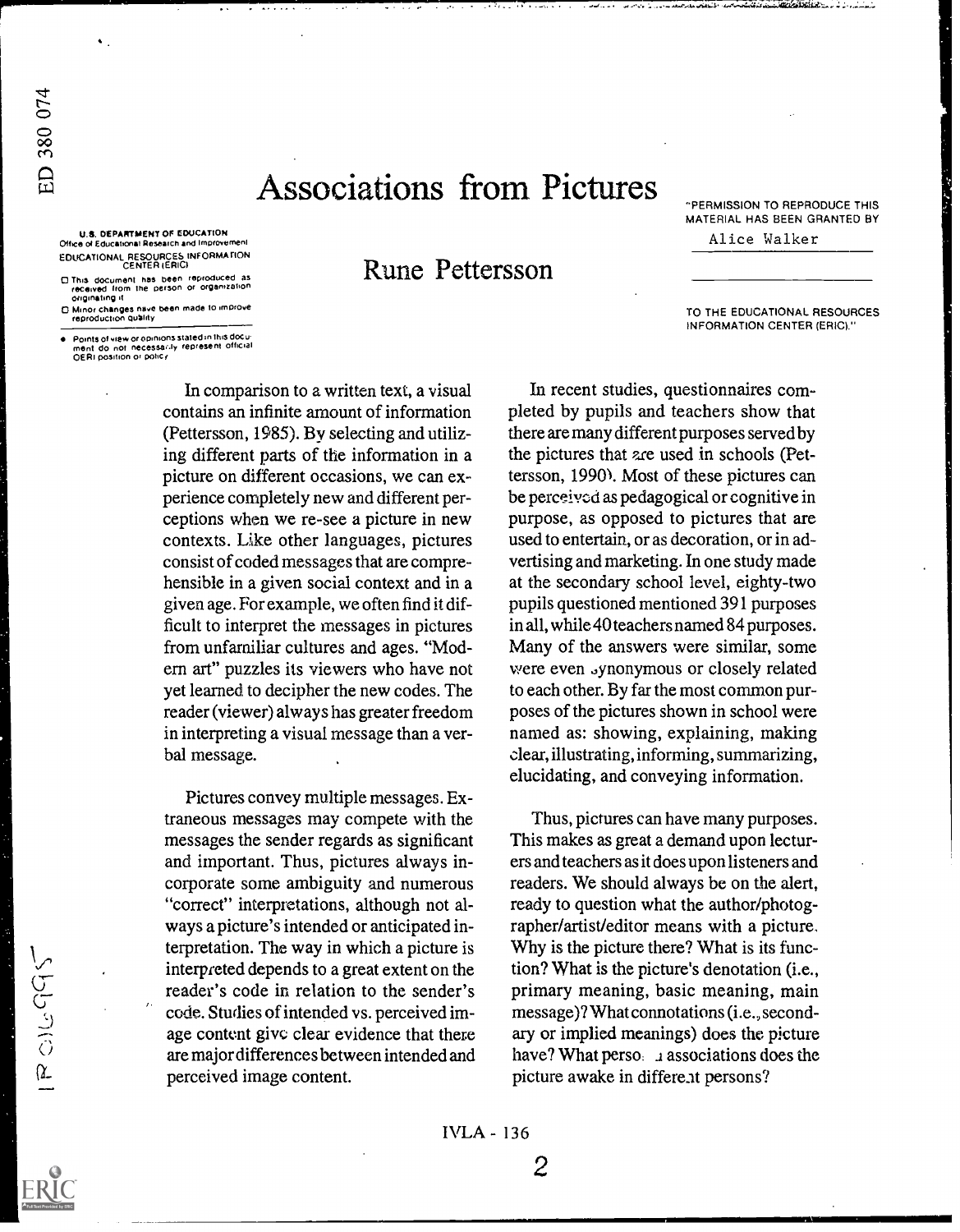As far as ambiguous pictures are concerned, there is often a major difference between their denotation, i.e., their literal meaning, and their various connotations, i.e., their associative meanings, and their private associations (Figure 1).



Figure 1. A picture can be interpreted in different ways by various persons. We can define fields of denotation (center), connotations (middle), and private associations (outer area).

In order to observe the different private assoc. ations pictures awaken in people, two studies were conducted, one of which deals with making associations from slides and the other with interpreting pictures in advertissments.

# Associations from slides

During the spring term of 1991, 25 students at Stockholm University took part in the study's first field experiment. The students were told that they would be shown three slides (slides 1, 2, and 3 below), and that on viewing each slide, they should write on a separate paper the associations called to mind by the image content in each slide. Slide 1 was projected for 30 seconds while the students wrote their associations. After these 30 seconds, the notes were gathered up. Th procedure was then repeated with the two remaining; slides.

Later that year, during the autumn term, another 27 students were tested. In the second test, two pictures were replaced by others, and the pictures were only projected for 20 seconds (slides 3,4 and 5 below).

Studies of eye movements have shown that it only takes a few seconds to recognize a "common" image content. In other words, on both of these occasions the students were able to view the pictures and understand the image content, but they were given no chance to actually analyse and reflect on the content of each picture.

#### Slide 1

Test pattern from Swedish Television channel 1. The first text line reads "TV1", the second "SWEDEN".

#### Slide 2

Stockholm's City Hall, seen from a bridge between Riddarholmen and Sodermalm on a summer's day. A few white boats can be seen contrasted against the waters of Riddarfjärden.

#### Slide 3

Close-up of a dead bird washed up on a sandy Japanese beach. The bird is as large as a gull, and parts of its skeleton are clearly visible. There is no trace of oil or any other potential menace; the picture does not explain how the bird died.

#### Slide 4

A DC-3 flying low over Riddarfjarden in Stockholm on a cloudy day in late summer. The airplane's lights are on, shining clearly against a dark cloud.

#### Slide 5

Musicians dressed in brightly coloured folk costumes are playing at Skansen, Stockholm's outdoor museum. It is a bright summer's day.



3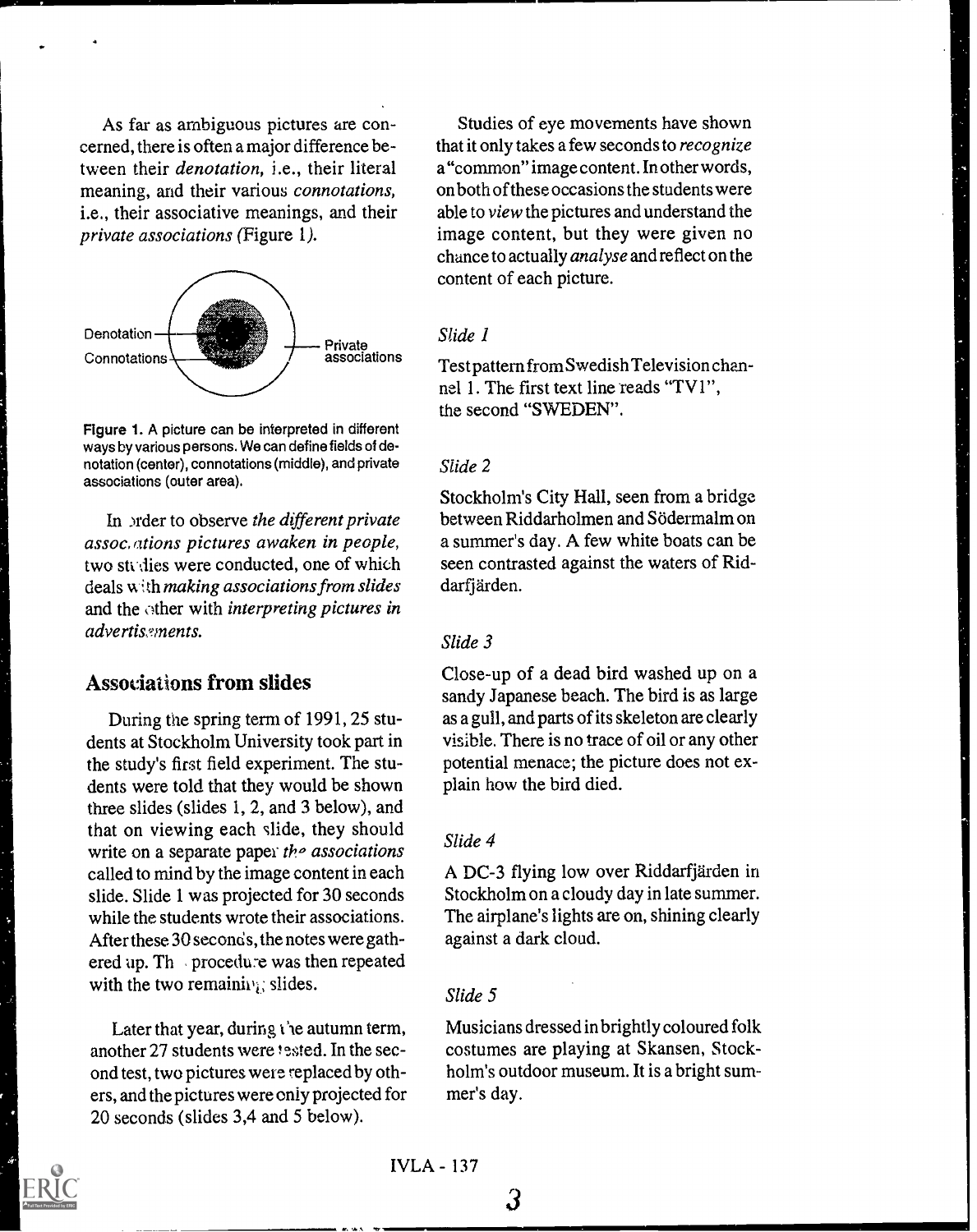|                        | Number of subjects for each slide |      |     |     |     |     |  |
|------------------------|-----------------------------------|------|-----|-----|-----|-----|--|
| Number of associations |                                   | - 73 | За  | Зb  |     |     |  |
|                        |                                   | ↷    | З   |     | 16  | 16  |  |
|                        |                                   |      |     |     |     |     |  |
|                        |                                   |      |     |     |     |     |  |
|                        |                                   |      |     |     |     |     |  |
|                        |                                   |      |     |     |     |     |  |
|                        |                                   |      |     |     |     |     |  |
|                        |                                   |      |     |     |     |     |  |
|                        |                                   |      |     |     |     |     |  |
| m                      | 2.8                               | 3.7  | 3.1 | 2.3 | 1.6 | 1.6 |  |
| n                      | 25                                | 25   | 25  |     | 27  | 27  |  |

Table I. Associations generated by viewing slides; the number of associations.

For the slides viewed for 30 seconds (1, 2, 3a) the average number of associations was 3.2, and for the slides viewed for 20 seconds (3b, 4, 5) the average number of associations was 1.8.

The slides stimulated great variation in the number of associations differeat subjects experienced. Some subjects get only one association from a slide, such as "children's program" or "I turned on the TV too early" (slide 1), while other subjects produced long chains of associations, such as "TV - films - the news - sofa - tea and sandwiches - boring music - expectation" and "evening - film - candy - potato chips - fear - joy - loneliness - peace" (also slide 1).

In all, 385 associations were generated, 239 for the 30-second showings, 146 for the 20-second showings. In the first group, the average was 3.2 associations per person per picture. In the second group, the average was 1.8 associations per person per picture. The difference is most likely due to the viewing period being 10 seconds shorter for the second group, but as we saw above, the pictures were not the same in the two groups. For the picture viewed by both groups (slide 3), the average number of associations in the first group was 3.1, and in the second, 2.3 (significance 0.01). In some cases, several people made similar associations. Four subjects, for example, thought only of "JAS" when they saw the picture of the plane (picture 4), and three subjects thought only of "Midsummer" when they saw the musicians (picture 5). (JAS is a fighter-plane developed in Sweden.)

From a pictorial perspective, some of the words the students wrote down were actually denotations and connotations rather than associations, in as much as they directly reflect the pictures' content. It is interesting to see how words of this type, with their natural linkage to a picture's denotation or connotation, constitute the starting point for chains of associations in several different subjects, and thus reflect the trains of thought in the subjects being tested. On viewing slide 2, for example, eleven of the 25 students chose the word summer, and proceeded to generate both short and long chains of associations, all of which terminated in different ways.

Summer  $-$  taking a walk home Summer -- getting lost in a tower

- Summer  $-$  long walks  $-$  school outings  $$ dizziness
- $S$ ummer sailing bicycling through $Stockholm - morning$

Summer  $\sim$  sun – the leaning tower of Pisa Summer - warmth - Stockholm - vacation



IVLA - 138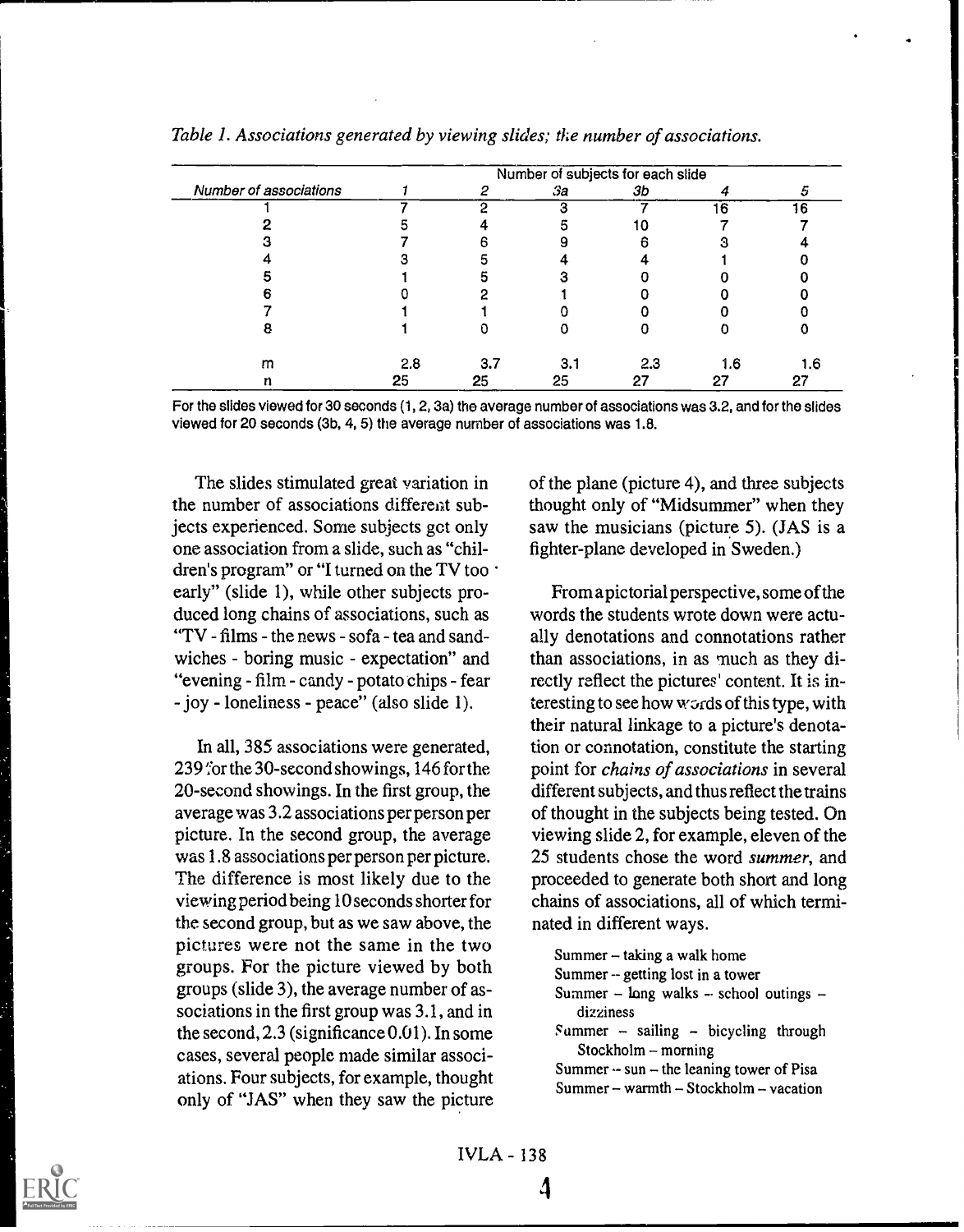Summer - lovely - grandmother - boats the archipelago

Summer  $-$  sun  $-$  sea  $-$  Stockholm  $-$  tourism Summer - City Hall - Stockholm - steam $boat - soot on mv clothes$ 

 $Summer - warmth - leisure time - beautiful$ Swedish

Summer - warmth - joy - Drottningholm Castle  $-$  boat  $-$  taking a walk  $-$  trains

The word summer can also be found in chains of associations that begin with other words than summer.

```
Sun -- summer -- Stockholm
Stockholm - summer - drinking coffee by
   the water - warm
Stockholm - summer - warm - tourists -
   the Old Town
Stockholm - City Hall - summer - the
   Swedish flag
```
In other words, the students have thought of the same things to some extent. but not necessarily in the same order.

Another example is the word death, which also led to various chains of associations.

 $Death - decay$ Death - a cycle Death - environmental pollution  $Death - oil catastrophe$ Death - a beach Death - a beach Death - look away Death -- a desert Death  $-$  afraid of birds  $-$  sad Death – the passage of life – the work of hu $mans - disturbing$ Death  $-$  the cycle of life  $-$  rot Death  $-$  disgusting  $-$  war Death  $-$  disgusting  $-$  oil Death -- yuck!  $-$  disgusting  $-$  but a lovely  $beach - oil$ Death  $-$  disgusting  $-$  uncared-for  $-$  sandy  $beach - Gálö (Gålö is an island in the)$ Stockholm archipelago) Dead bird  $-$  environmental pollution  $-$  oil spills Dead bird  $-$  sea  $-$  sand  $-$  oil  $-$  feathers

Dead bird on a beach  $-$  oil?  $-$  no, no oil on the bird  $-$  natural death

Like the word summer also the word *death* turns up later on in some chains of associations.

cadaver  $-death$ -rot feathers - nature  $-\text{death}$  - sand  $bird - features - nature - death$ 

As could be expected, to a great degree the summer pictures awakened positive associations. Examples of this are words such as: "drinking coffee by the water", "leisure time", "lovely", "warmbreezes","my wedding", "taking a walk", "fun time", "sun", "Stockholm's festival day", and "beautiful" (slide 2); as well as "folk music", "a cabin in the country", "Midsummer", "sun", "a fiddler's hoedown", "summer in Sweden", "warmth" (slide 5). But in these contexts even negative associations came up: "one of our worst summers", "a smarmy advertisement for Stockholm" (slide 2); and "hay fever" (slide 5).

The picture of the dead bird (slide 3) produced associations that can be perceived as negative. Some of these are: "death", "putrefaction" "destruction", "cadaver", "cold sand", "war", "oil spills", "environmental pollution", "environmental catastrophe", "disturbing", "rot", "the end", "sorrow", "desolation", and "adesert". Nevertheless, this picture did call to mind a few positive associations: "lovely beach", "an archipelago", "beauty", and "warm sand".

The picture of the airplane (picture 3) was widely felt to arouse negative associations: "the second world war", "threatening clouds", "the JAS project", "crash", "war", "accident" and "ashes''. However, the picture did elicit a few positive associations: "a charter trip", "trip to England" and "vacation".

Some associations can be looked on as neutral. Examples of this are: "afternoon

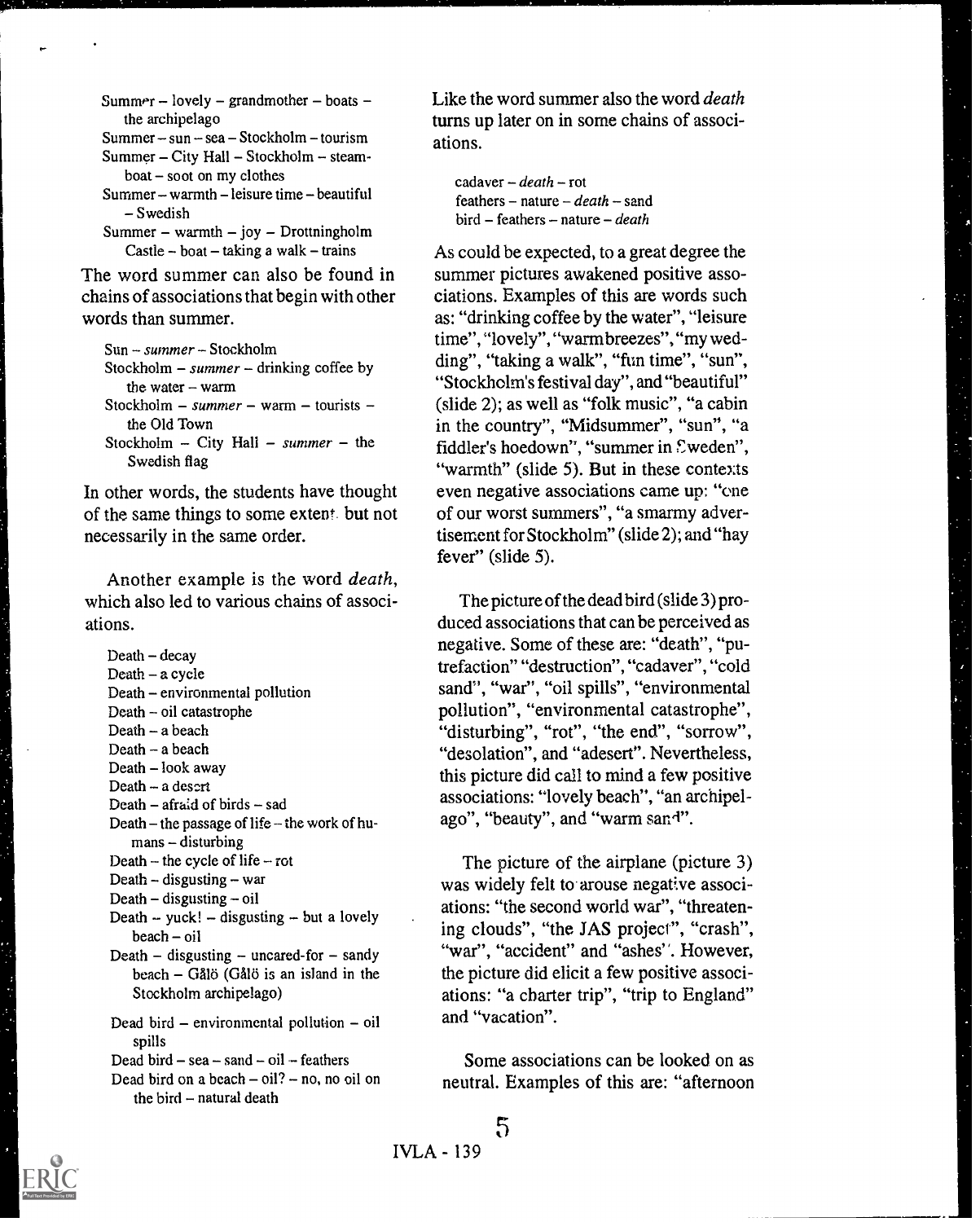

Figure 2. Any picture can arouse a great number of different private associations and chains of associations in different individuals.

educational radio", "I turned on the TV too early" (picture 1); "tourism", "boat companies" (picture 3); "Arlanda Airport" (slide 4); and "Dalecarlia" (Dalecarlia is a province in Sweden), "a cabin in the country", and "Skansen" (slide 5) (Skansen is Stockholm's rustic outdoor museum).

Clearly, it can be concluded that lecturers and teachers who use slides in their verbal presentations must realize that pictures can generate a great variety of associations in audiences. Therefore it is necessary that the presenters talk about pictures in an interesting way, clearly indicating what each picture means to say, so that the message communicated is in fact the intended one.

Russel (1991) has made a somewhat similar study in Australia. She was interested in finding out how individuals make sense of their world through photographs. Children  $(11 - 12$  years old) were given black and white, and color photographs and were asked to write words and phrases which came to mind as they viewed the images. A total of 163 children responded to a picture of five Indian children photographed in a desert environment. The picture elicited more than 400 different words/ phrases (associations). On average, a total of 17 words/phrases were given by each child. Russel found that boys used words that are denotative or refer to factual elements in the photograph. Girls used more emotive words, which reflect a viewpoint of the children in the photograph.

Russel concluded that photographs can provide a unique view of life, but the meaning in the mind of the viewer is influenced by the cultural environment and background experiences of the viewer. In making sense of the world through photographs each viewer internalizes the message to personal space, time and life experiences.

Russel (1993) described five categories for viewers' contributions to photographs. The categories are observation, interpretation, personal memories, participation, and medium intrusion. Observation, the photograph is seen as a series of observable elements. Interpretation, the photograph is seen as a stimulus for interpretation. The viewer tries to create meaning from the visible elements. Personal memories, the photograph is seen as a stimulus to recall

6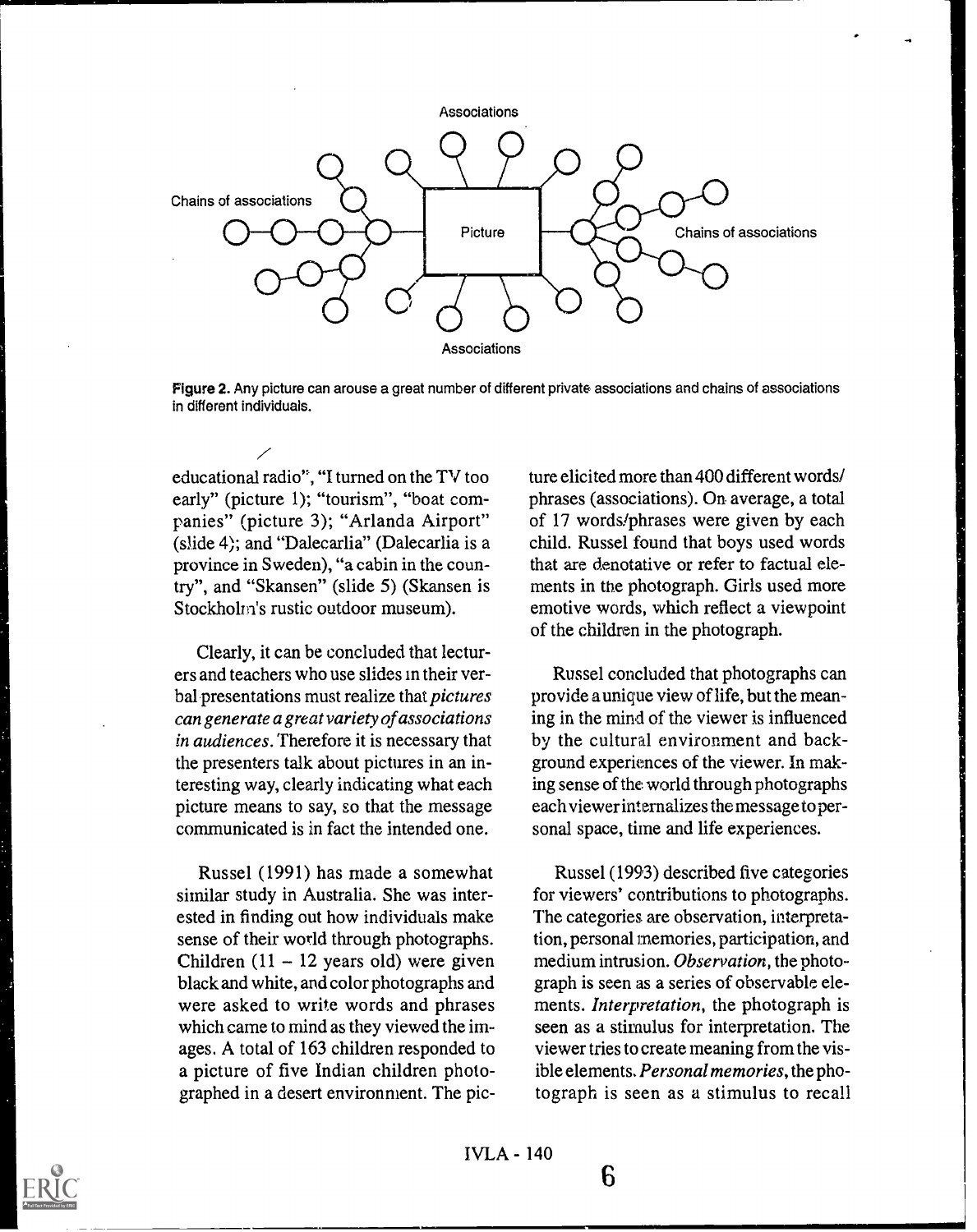personal experiences. Participation, the photograph is seen as a stimulus for imaginative participation. The viewer is participating in the scene in the image. Medium intrusion, the photograph is seen as a specific communication medium related to the photograper and the camera. These categories for viewers contributions to photographs can also be found in the Swedish material.

# Interpreting pictures in advertisements

Many companies, public authorities, and other organizations put a great deal of effort and money into the design and distribution of advertisements. Sometimes the text and pictures shown are redundant with respect to each other, giving the same information, or at least closely congruent information, to the observer. However, in some advertisements, we see pictures that do not represent the product or service itself, but something altogether different. Thus we ask ourselves what function these pictures have, and which associations and thoughts they awake in the observer. Are the associations that they bring to mind linked to the advertised product or service? To the company or trade mark? To the "branch" or the entire business as  $\sim$  ch? Or do they inspire completely different associations?

By way of experiment, I chose at random six advertisements from SCANORAMA, an airline magazine published by SAS, that is meant to be read by passengers on flights and in transit halls. The advertisers are all well-known companies, whose products and services are offered internationally. The advertisements chosen, which were all of full-page format, can be briefly described as follows:

#### Ad 1

Picture: A black sports car - Toyota - without a driver, seen at an angle from above. The car is close to the road's white line.

Text: Describes the advantages of the product.

Layout: The picture almost covers the upper half of the page. There is a line of text. above the picture, and a rather long text be low it.

Advertiser: Mobil Oil.

Product: Mobil 1 Fully Synthetic Lubricant.

#### Ad 2

Picture: A hand gloved in white holding a silver tray with a coffee pot, two cups of coffee, two silver spoons, and two flowers. Black background.

Text: Names various fine restaurants that accept Diners Club Cards.

Layout: The picture almost covers the upper half of the page. The text, white against a black background, takes up the other half of the page. In the lower right-hand corner, inserted into the body of the text, there is a picture of a Diners Club Card. Advertiser: Diners Club International Product: Diners Club Card.

#### $Ad3$

Picture: Part of the foredeck, a bit of the mast and the sail of a boat in rough weather. Text: Tells that the advertiser sponsors the world's toughest sailboat competition, "The Whitbread Round-the-World Race". Layout: The picture covers about twothirds of the page. In the lower right corner, inserted into the body of the text, is a picture of an open bottle of Beefeater  $\mathcal{D}_{i}$ y Gin and a full glass.

Advertiser: Beefeater Product: Dry gin.

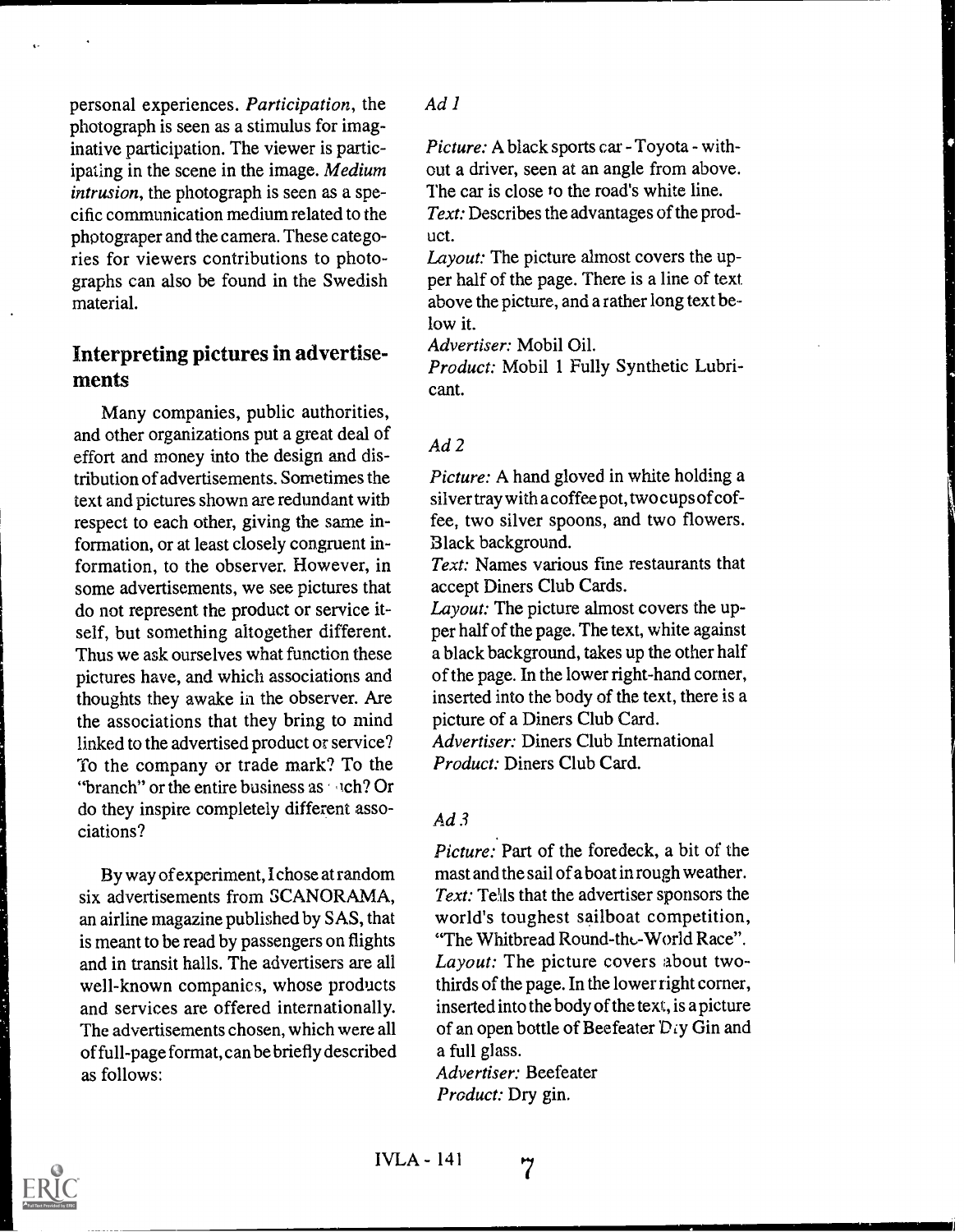# Ad 4

Picture: A man in a pilot's helmet and goggles, with wings strapped to his arms, a suitcase in each hand and a bag that he carries by holding its strap in his mouth.

Text: The airline company SAS has its own hotels in various places, and offers special service for business travelers.

Layout: The picture covers about twothirds of the page. There is a line of text above the picture. The main text covers the lower third of the page.

Advertiser: SAS International Hotels Product: Lodging at SAS hotels.

#### $Ad5$

Picture: A Japanese air-hostess, kimonoclad, holding a bowl in her hands. Text: Tells about the airline's fine service. Layout: There is text both above and below the picture, which covers a bit more than half the page. In the lower right-hand corner, there is a small picture of a plane partially inserted into the large picture. Advertiser: All-Nippon Airways, ANA Product: Air travel.

#### Ad 6

Picture: The face, throat and shoulders of a young woman.

Text: "Giorgio Armani Parfums", the name of the advertiser.

Layout: The picture covers the whole page. In the lower right-hand corner, a picture of a perfume bottle is inserted. The short text is inside the smaller picture.

Advertiser: Giorgio Armani Parfums. (The name "Armani" is on the perfume bottle.) Product: Perfume.

The six main pictures were cut out, pasted on white paper and numbered randomly. Two of the pictures (5 and 6) were clipped so that no trade marks could be seen. In a field study in the spring of 1990, 50 students at Stockholm University took part. The participants were told that the pictures were clipped from advertisements for products made by well-known international companies. They were also told that the advertisements had been published in an airline's magazine, but they were not told the names of either the airline or the magazine. The students got to study each picture for as long as they needed  $-$  usually a half-minute at the most  $-$  to decide what company they thought it represented. Then they were asked to write down the type of product and the company or trade mark that they believed the advertisement was meant to promote. The students were also asked whether they had seen the pictures before.

The results showed that only a few of the students tested had ever seen some pictures before (5 occasions out of 300), and since they were so very few, the material includes them as well. Only a few of the students associated the "right" picture with the "right" product and the "right" company. Four of the six pictures caused all the students to associate them with the "wrong" products. In one case (ad 6), two of the students (4%) associated a picture with the right product, and in another case (ad 5), thirteen students  $(26%)$  named the right product. However, only incorrect companies were associated with five of the six pictures. Six students (12%) associated one picture (ad 4) with the right company.

As shown in table 2, one picture (ad 5) produced 17 different suggestions as to what the product might be. As for companies, another picture (ad 2) elicited 15 different suggestions. Thus it is very obvious that the pictures seldom gave rise to associations that were directly linked to the advertised product or service, or to the

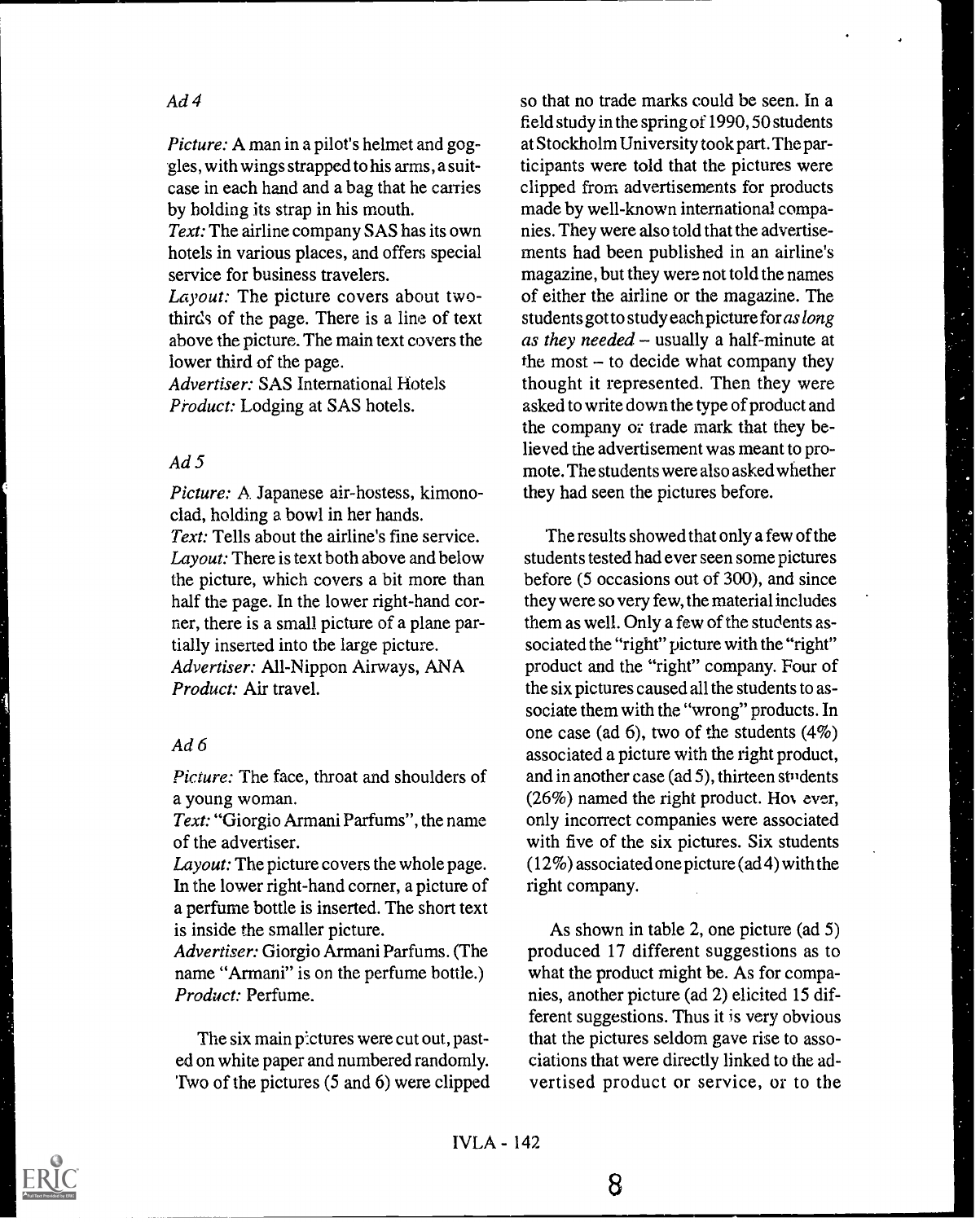| Advertisment |       | Product |         |       | Company |         |
|--------------|-------|---------|---------|-------|---------|---------|
|              | Right | Wrong   | Answers | Right | Wrong   | Answers |
|              |       | 100     | Ð       | O     | 100     | э       |
| -            | 0     | 100     |         |       | 100     | 15      |
|              |       | 100     | 16      |       | 100     | 14      |
|              |       | 100     |         | 12    | 88      |         |
|              | 26    | 74      |         |       | 100     | 10      |
|              |       | 96      |         |       | 100     | 13      |

Table 2. Associations between advertisement pictures and products or companies.

In this table, "right" indicates the percentage of correct answers with regard to the product or the company. "Wrong" indicates the percentage of answers in which the product or company named was incorrect. "Answers" indicates the actual number of different answers regarding products and companies given (not persons who answered) including the alternative "Don't know". The number of subjects were 50.

advertising company or trade mark. On the other hand, they did produce associations linked to the "branch", or to similar products or operations. Generally speaking, however, the pictures awakened quite disparate associations.

In reaction to the advertisement for "Beefeater Dry Gin" (Ad 3), the product was guessed to be the following 16 products (number of persons in parenteses): Beer (10), spirits (3), sailboats (3), after-shave lotion  $(3)$ , a soft drink  $(2)$ , a boat  $(2)$ , a trip (2), clothing (2), boat accessories (1), whiskey (1), "use a life-preserver" (1), a bank (1), tarpaulins (1), chewing-gum (1), and oil (1). Furthermore, quite a few students (16) had no idea what the product could be. As for guessing the company or trade mark, the test group came up with several names, but not the right one.

The advertisement for "Georgio Armani Parfums" (ad 6), produced the following eleven suggestions as to what the product could be (number of persons in parentheses): Cosmetics (20), make-up (11), skin lotion (6), beauty products  $(5)$ , tea (3), clothing (3), perfume (2), hair-care products  $(2)$ , air journey  $(1)$ , food  $(1)$ , and a few subjects (3) had no answer at all. As for guessing the company name or trade mark, here again names were suggested, but not the right one.

It can be concluded then, as in earlier studies (Pettersson, 1985, 1986, 1988, and 1989), that pictures can always be interpreted in a number of different ways. Yet it cannot be said that the pictures in these advertisements were inappropriate to the products they were meant to promote. In the contexts in which they appear, i.e., magazines, billboards, etc., the pictures are shown together with the texts, and it is the texts that to some degree determine or revise our understanding of the pictures. It is not very likely that the average observer questions whether a certain picture would suit another product better than the one it advertises. Obviously, the picture's function is not to sell the product in a direct manner, but rather to stimulate the observer's interest in the advertisement as such, thereby enticing him to read the verbal message and thus absorbing information about the product as well as the advertiser.

### **Conclusions**

The first study showed that pictures can generate a great variety of associations in audiences. Thus, it may be concluded that pictures used in information and instruc-